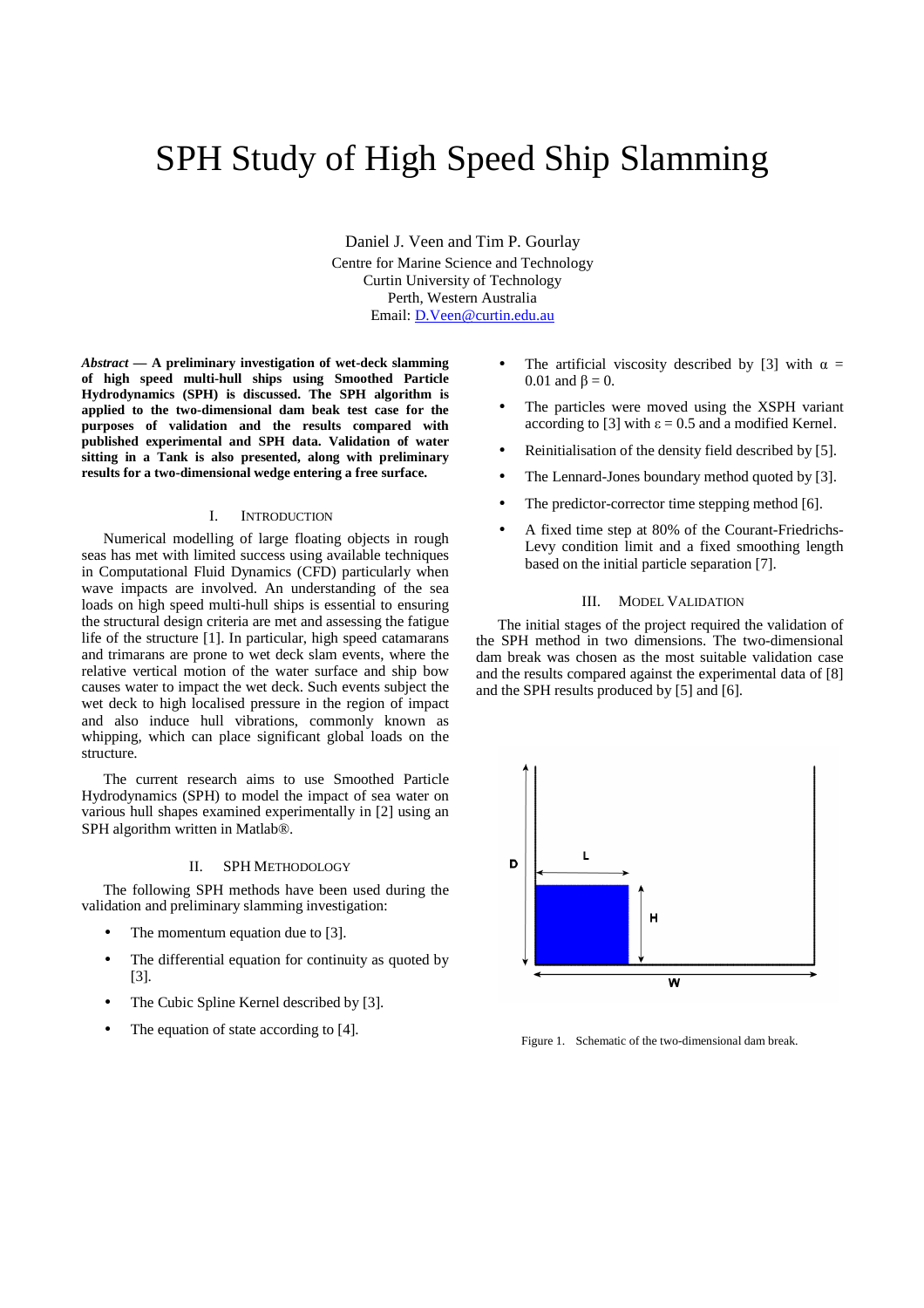Fig. 1 illustrates the first validation test case, where *L* is equal to *H* and *W* is 5.4*H* (for simplicity, *H* was set to 1m). The fluid, consisting of 8100 particles arranged on a Cartesian grid, was allowed to fall under the influence of gravity within the confines of the artificial boundaries. At regular intervals the position of the surge front, taken from the particle with the maximum *x* position, was plotted against time and the result compared to both experimental [8] and published SPH [5] data (Fig. 2). The results show very little difference between the two sets of SPH data, however, the experimental data is characterised by a slower surge front velocity. This could be due to many factors including a non-uniform initial breaking of the dam and viscous effects slowing the bore front, which are not accounted for in the current SPH methodology.

The form of the breaking dam and the pressure field were also analysed in detail. Here *L* was set to 2*H* in order to be in line with the SPH data published in [5] and the number of particles was reduced slightly to 7200. The overall form at each time instant was very similar to those depicted in [5]. Through the entire duration of the simulation, particles that were far from impact zones were well ordered and had a pressure which was near hydrostatic for their depth (fig. 3).

The maximum run-up height for this particular model should, according to [9], be approximately 2.0m and by studying the data and associated images in fig. 3 it has been shown that the maximum wall run up is slightly less than this 2.0m target. The greater theoretical run-up height is in part due to the maximum surge front velocity (6.3m/s), calculated from  $V=2(gH)^{1/2}$  [9], being greater than the maximum 5.3 m/s calculated from the gradient of the SPH data in fig. 2.



Figure 2. Surge front position with time



Figure 3. Dam break evolution at (a) 0.48s, (b) 1.40s and (c) 2.10s.

A second, very simple validation case applied the SPH equations to water sitting in a two-dimensional tank in order to confirm that the pressures calculated followed a hydrostatic pattern. A similar tank to the experimental drop tank in [2] was created where the depth of the tank was 2.5m and the width 1.0m. The validation model involved filling the tank to a depth of 2.0m with 12800 particles arranged on a Cartesian lattice and evaluating their positions and pressures over a period of 2.0s.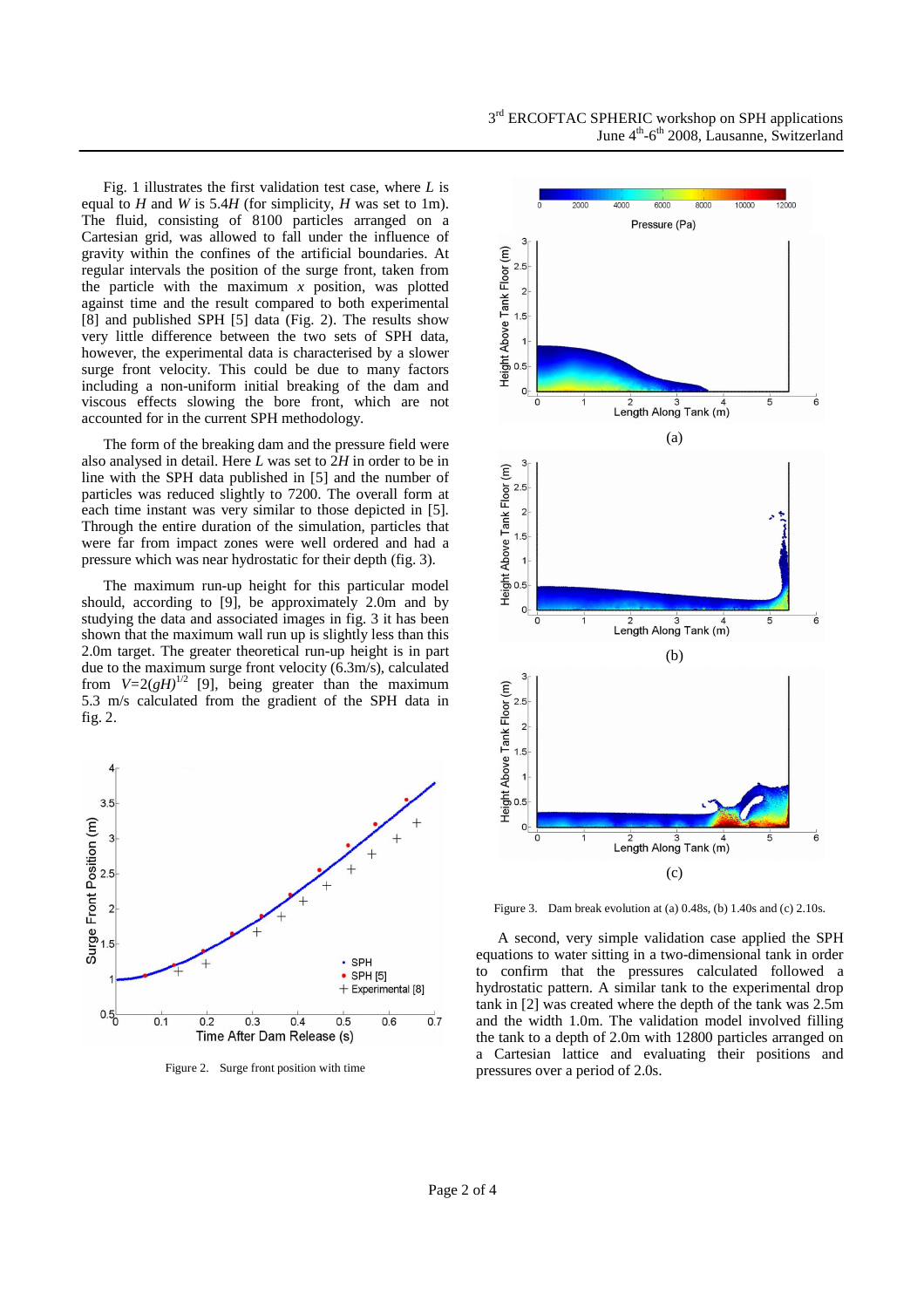

Figure 4. Tank Validation Model after 1.5s with *h* = 1.2∆*x*

The tank validation case proved to be more difficult than expected. The original smoothing length, *h*, was set to 1.6 ∆*x* (where ∆*x* is the initial spacing between the centre of neighbouring particles) under the premise that more particles contained within the compact support would improve stability in the final solution. However, this allowed neighbouring particles to move towards each other and occasionally occupy the same space, despite the presence of the artificial viscosity and XSPH corrections.

By plotting the derivative of the kernel with a smoothing length of 1.6 ∆*x* against particle spacing (fig. 5), it can be seen that as the particle spacing becomes less than <sup>∆</sup>*x* the kernel derivative decreases in magnitude. Therefore, particles that move from ∆*x* towards the particle of interest have less effect on the volume integrations of the SPH equations. As the separation of the two particles tends to zero, so does the magnitude of the kernel derivative, allowing a number of particles to move into, and occupy, the same space as the particle of interest.

Reducing the smoothing length to 1.2 ∆*x* causes the magnitude of the kernel derivative to initially increase as the particle spacing drops below ∆*x*. Therefore, this particle's contribution to the volume integration in the SPH equation increases and ensures that it is not artificially drawn into the region occupied by the particle of interest.





Figure 5. Derivative of the kernel as a function of particle spacing

### IV. CURRENT PROGRESS

Following the successful completion of the validation cases described, the tank model was extended slightly to include the impact of a two-dimensional wedge falling under the influence of gravity (fig. 6). The current model consists of a 0.4m wide  $15^\circ$  wedge at rest, positioned with the lowermost point 0.22m above the water (12800 particles). Early work shows the overall motion of the fluid within this test model is similar to that shown in the experimental results of [2].



Figure 6. Wedge impact 0.25s after release